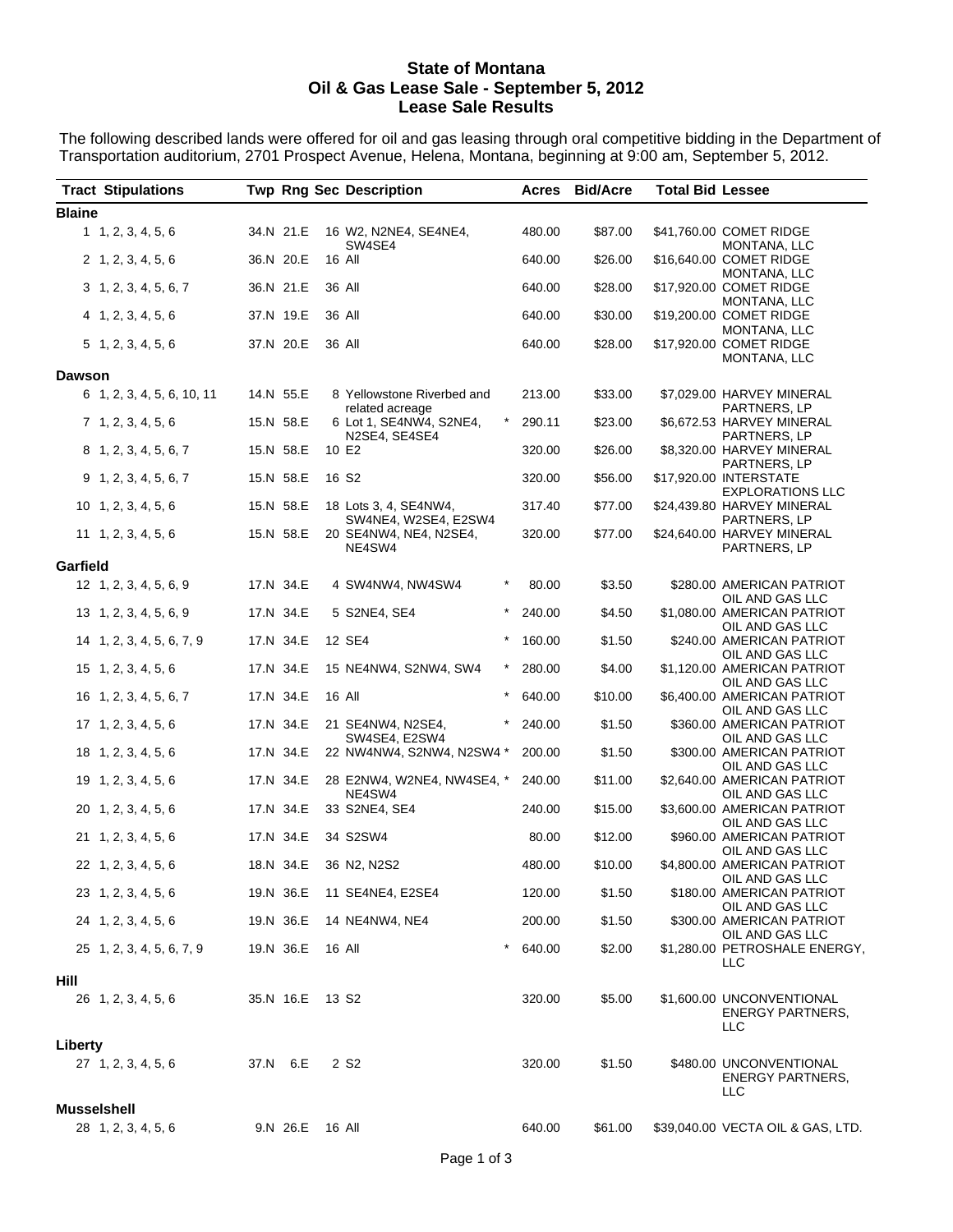|                  | <b>Tract Stipulations</b>   |           | <b>Twp Rng Sec Description</b>                                                                                  | Acres  | <b>Bid/Acre</b> | <b>Total Bid Lessee</b> |                                                                 |
|------------------|-----------------------------|-----------|-----------------------------------------------------------------------------------------------------------------|--------|-----------------|-------------------------|-----------------------------------------------------------------|
| Pondera          |                             |           |                                                                                                                 |        |                 |                         |                                                                 |
|                  | 29 1, 2, 3, 4, 5, 6, 8      | 28.N 5.W  | 36 All, below the base of the<br>Sun River Dolomite<br>formation                                                | 640.00 | \$21.00         |                         | \$13,440.00 GREAT NORTHERN<br>ENERGY, LLC                       |
|                  | 30 1, 2, 3, 4, 5, 6, 7      | 28.N 6.W  | 34 S2NW4, SW4SE4,<br>NW4SW4, SE4SW4, below<br>the base of the Mission<br>Canyon formation                       | 200.00 | \$12.00         |                         | \$2,400.00 GREAT NORTHERN<br>ENERGY, LLC                        |
| <b>Richland</b>  |                             |           |                                                                                                                 |        |                 |                         |                                                                 |
|                  | 31 1, 2, 3, 4, 5, 6, 10, 11 | 26.N 58.E | 6 Missouri Riverbed and<br>related acreage                                                                      | 41.00  | \$185.00        |                         | \$7,585.00 WILLIS OIL & GAS, INC.                               |
|                  | 32 1, 2, 3, 4, 5, 6, 10, 11 | 26.N 59.E | 24 Missouri Riverbed and<br>related acreage                                                                     | 41.00  | \$390.00        |                         | \$15,990.00 ST. ANDREW'S<br><b>HOLDING COMPANY</b>              |
|                  | 33 1, 2, 3, 4, 5, 6, 10, 11 | 28.N 53.E | 28 Any and all State interest<br>under the Missouri<br>Riverbed and related                                     | 63.00  | \$6.00          |                         | \$378.00 WILLIS OIL & GAS, INC.                                 |
|                  | 34 1, 2, 3, 4, 5, 6, 10, 11 | 28.N 53.E | acreage<br>29 Any and all State interest<br>under the Missouri<br>Riverbed and related                          | 63.00  | \$105.00        |                         | \$6,615.00 WILLIS OIL & GAS, INC.                               |
|                  | 35 1, 2, 3, 4, 5, 6, 10, 11 | 28.N 53.E | acreage<br>30 Any and all State interest<br>under the Missouri<br>Riverbed and related<br>acreage               | 5.00   | \$25.00         |                         | \$125.00 TRINITY WESTERN<br>LAND & EXPLORATION,<br><b>LLC</b>   |
|                  | 36 1, 2, 3, 4, 5, 6, 10, 11 | 28.N 53.E | 31 Any and all State interest<br>under the Missouri<br>Riverbed and related<br>acreage                          | 47.00  | \$110.00        |                         | \$5,170.00 TRINITY WESTERN<br>LAND & EXPLORATION,<br><b>LLC</b> |
|                  | 37 1, 2, 3, 4, 5, 6, 10, 11 | 28.N 53.E | 33 Any and all State interest<br>under the Missouri<br>Riverbed and related<br>acreage                          | 14.00  | \$32.00         |                         | \$448.00 TRINITY WESTERN<br>LAND & EXPLORATION,<br><b>LLC</b>   |
|                  | 38 1, 2, 3, 4, 5, 6, 10, 11 | 28.N 53.E | 34 Any and all State interest<br>under the Missouri<br>Riverbed and related<br>acreage                          | 59.00  | \$105.00        |                         | \$6,195.00 WILLIS OIL & GAS, INC.                               |
|                  | 39 1, 2, 3, 4, 5, 6, 10, 11 | 28.N 54.E | 31 Any and all State interest<br>under the Missouri<br>Riverbed and related<br>acreage                          | 6.00   | \$50.00         |                         | \$300.00 TRINITY WESTERN<br>LAND & EXPLORATION,<br><b>LLC</b>   |
|                  | 40 1, 2, 3, 4, 5, 6, 10, 11 | 28.N 54.E | 32 Any and all State interest<br>under the Missouri<br>Riverbed and related<br>acreage                          | 37.00  | \$115.00        |                         | \$4,255.00 WILLIS OIL & GAS, INC.                               |
|                  | 41 1, 2, 3, 4, 5, 6, 10, 11 | 28.N 55.E | 33 Any and all State interest<br>under the Missouri<br>Riverbed and related<br>acreage                          | 49.00  | \$120.00        |                         | \$5,880.00 WILLIS OIL & GAS, INC.                               |
|                  | 42 1, 2, 3, 4, 5, 6, 10, 11 | 28.N 55.E | 34 Any and all State interest<br>under the Missouri<br>Riverbed and related<br>acreage                          | 205.00 | \$75.00         |                         | \$15,375.00 WILLIS OIL & GAS, INC.                              |
| <b>Roosevelt</b> |                             |           |                                                                                                                 |        |                 |                         |                                                                 |
|                  | 43 1, 2, 3, 4, 5, 6, 10, 11 | 28.N 55.E | 27 Missouri Riverbed and<br>related acreage                                                                     | 1.00   | \$110.00        |                         | \$110.00 TRINITY WESTERN<br>LAND & EXPLORATION,<br>LLC          |
| <b>Rosebud</b>   |                             |           |                                                                                                                 |        |                 |                         |                                                                 |
|                  | 44 1, 2, 3, 4, 5, 6, 7      | 11.N 34.E | 31 Lots 1, 2, 3, 4, E2, E2W2,<br>from the surface to the<br>base of the Cretaceous (3rd<br>Cat Creek) formation | 629.08 | \$25.00         |                         | \$15,727.00 MBI OIL AND GAS, LLC                                |
| <b>Teton</b>     |                             |           |                                                                                                                 |        |                 |                         |                                                                 |
|                  | 45 2, 3, 4, 5, 6, 13        | 23.N 8.W  | 5 Lot 1, SE4NE4                                                                                                 | 74.60  | \$1.50          |                         | \$111.90 PRIMARY PETROLEUM<br><b>COMPANY LLC</b>                |
|                  | 46 1, 2, 3, 4, 5, 6         | 27.N 5.W  | 4 SE4, below the base of the<br><b>Sun River Dolomite</b><br>formation                                          | 160.00 | \$6.00          |                         | \$960.00 GREAT NORTHERN<br>ENERGY, LLC                          |
|                  | 47 2, 3, 4, 5, 6, 12        | 27.N 7.W  | 18 S2NE4, SE4SE4                                                                                                | 120.00 | \$15.00         |                         | \$1,800.00 PRIMARY PETROLEUM<br><b>COMPANY LLC</b>              |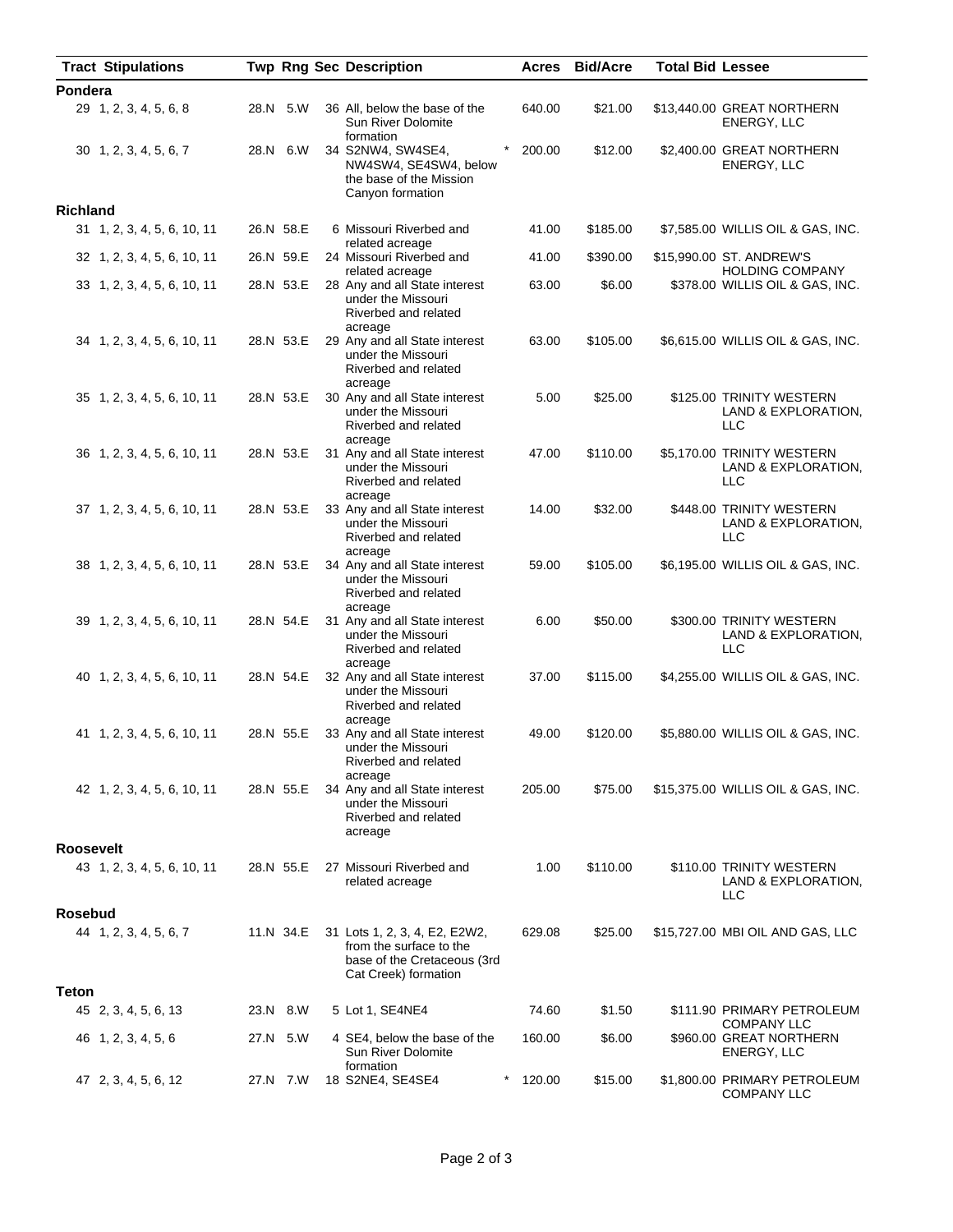|        | <b>Tract Stipulations</b>   |           | <b>Twp Rng Sec Description</b> | Acres  | <b>Bid/Acre</b> | <b>Total Bid Lessee</b>                                                       |
|--------|-----------------------------|-----------|--------------------------------|--------|-----------------|-------------------------------------------------------------------------------|
| Valley |                             |           |                                |        |                 |                                                                               |
|        | 48 1, 2, 3, 4, 5, 6         | 31.N 39.E | 3 Lots 1, 2, 3, 4, S2N2, S2    | 640.40 | \$30.00         | \$19,212.00 HARVEY MINERAL<br>PARTNERS, LP                                    |
|        | 49 1, 2, 3, 4, 5, 6         | 31.N 39.E | 4 Lots 1, 2, 3, 4, S2N2, S2    | 640.24 | \$40.00         | <b>HARVEY MINERAL</b><br>\$25,609.60<br>PARTNERS, LP                          |
|        | 50 1, 2, 3, 4, 5, 6         | 31.N 39.E | 5 Lots 1, 2, 3, 4, S2N2, S2    | 640.40 | \$30.00         | <b>HARVEY MINERAL</b><br>\$19,212.00<br>PARTNERS, LP                          |
|        | $51 \quad 1, 2, 3, 4, 5, 6$ | 31.N 39.E | 8 W2, NE4NE4, S2NE4, SE4       | 600.00 | \$30.00         | <b>HARVEY MINERAL</b><br>\$18,000.00<br>PARTNERS, LP                          |
|        | 52 1, 2, 3, 4, 5, 6         | 31.N 39.E | 9 E2, SW4SW4                   | 360.00 | \$30.00         | <b>HARVEY MINERAL</b><br>\$10,800.00<br>PARTNERS, LP                          |
|        | 53 1, 2, 3, 4, 5, 6         | 31.N 39.E | 10 All                         | 640.00 | \$46.00         | <b>HARVEY MINERAL</b><br>\$29,440.00<br>PARTNERS, LP                          |
|        | 54 1, 2, 3, 4, 5, 6         | 32.N 39.E | 32 All                         | 640.00 | \$50.00         | <b>HARVEY MINERAL</b><br>\$32,000.00<br><b>PARTNERS, LP</b>                   |
|        | 55 1, 2, 3, 4, 5, 6         | 32.N 39.E | 33 All                         | 640.00 | \$51.00         | <b>UNCONVENTIONAL</b><br>\$32,640.00<br><b>ENERGY PARTNERS,</b><br><b>LLC</b> |
|        | 56 1, 2, 3, 4, 5, 6         | 32.N 39.E | 34 NW4. S2                     | 480.00 | \$49.00         | <b>HARVEY MINERAL</b><br>\$23,520.00<br>PARTNERS, LP                          |

\* Part or all of tract is not state-owned surface

## **Summary by Lessor**

|                                             | <b>Total Acres</b> | <b>Total Tracts</b> |
|---------------------------------------------|--------------------|---------------------|
| Dept. of Natural Resources and Conservation | 17.676.23          | 56                  |

## **Oil and Gas Lease Sale Summary**

| <b>Total Tracts</b>         | 56           |
|-----------------------------|--------------|
| <b>Total Acres</b>          | 17,676.23    |
| <b>Total Bid Revenue</b>    | \$580.419.83 |
| <b>Average Bid Per Acre</b> | \$32.84      |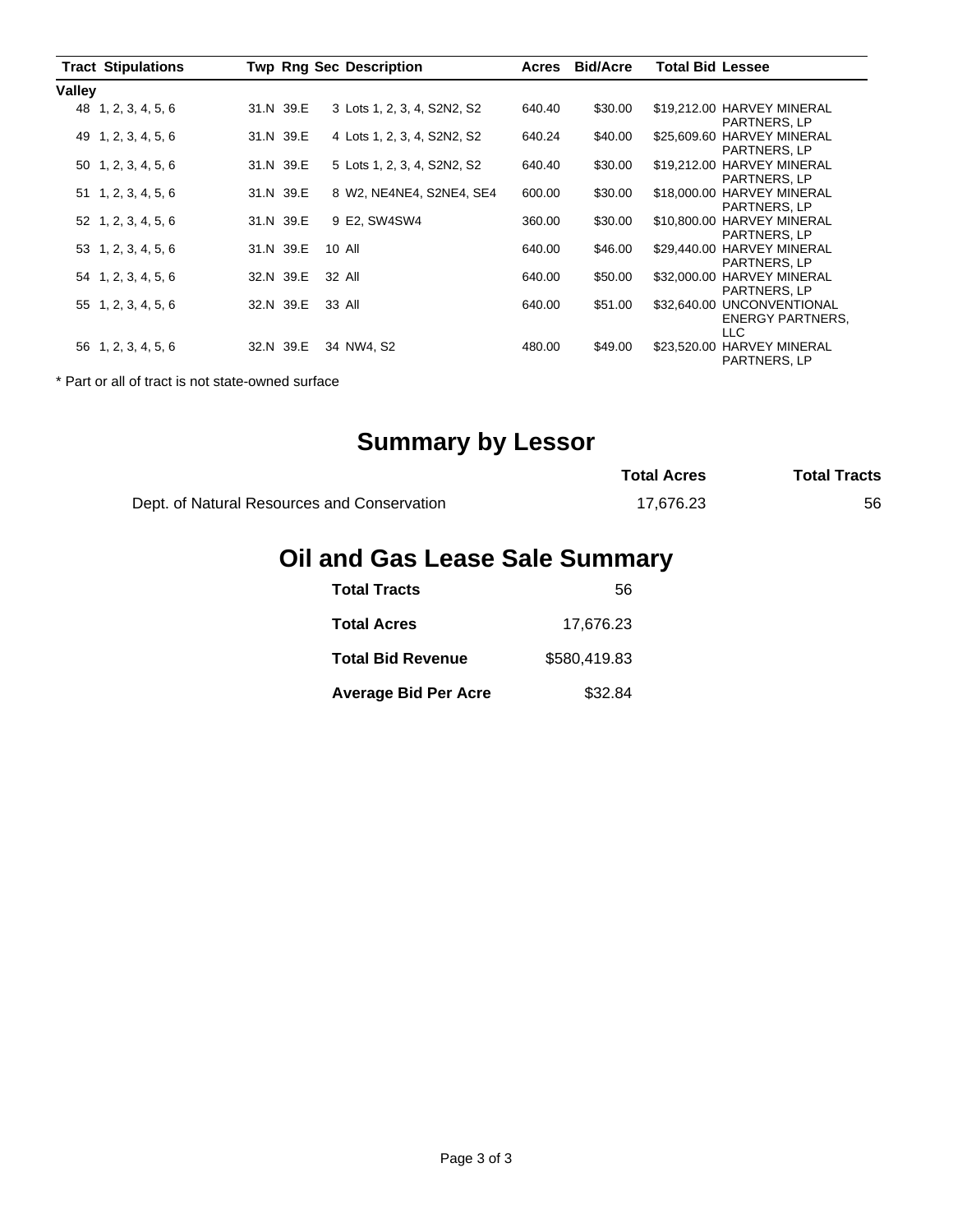## **State of Montana Oil & Gas Lease Sale - September 5, 2012 Stipulations**

- 1. Lessee shall notify and obtain approval from the Department's Trust Land Management Division (TLMD) prior to constructing well pads, roads, power lines, and related facilities that may require surface disturbance on the tract. Lessee shall comply with any mitigation measures stipulated in TLMD's approval.
- 2. Prior to the drilling of any well, lessee shall send one copy of the well prognosis, including Form 22 "Application for Permit" to the Department's Trust Land Management Division (TLMD). After a well is drilled and completed, lessee shall send one copy of all logs run, Form 4A "Completion Report", and geologic report to TLMD. A copy of Form 2 "Sundry Notice and Report of Wells" or other appropriate Board of Oil and Gas Conservation form shall be sent to TLMD whenever any subsequent change in well status or operator is intended or has occurred. Lessee shall also notify and obtain approval from the TLMD prior to plugging a well on the lease premises.

Issuance of this lease in no way commits the Land Board to approval of coal bed methane production on this lease. Any coal bed methane extraction wells would require subsequent review and approval by the board.

- 3. The TLMD will complete an initial review for cultural resources and, where applicable, paleontological resources of the area intended for disturbance and may require a resources inventory. Based on the results of the inventory, the TLMD may restrict surface activity for the purpose of protecting significant resources located on the lease premises.
- 4. The lessee shall be responsible for controlling any noxious weeds introduced by lessee's activity on State-owned land and shall prevent or eradicate the spread of those noxious weeds onto land adjoining the lease premises.
- 5. The definitions of "oil" and "gas" provided in 82-1-111, MCA, do not apply to this lease for royalty calculation purposes.
- 6. If the State does not own the surface, the lessee must contact the owner of the surface in writing at least 30 days prior to any surface activity. A copy of the correspondence shall be sent to TLMD.
- 7. Due to unstable soil conditions on this tract and/or topography that is rough and/or steep, surface use may be restricted or denied. Seismic activity may be restricted to poltershots.
- 8. The lessee is responsible to pay for all damages, including penalties and charges assessed by the USDA-CFSA on CRP lands, as a result of drilling and production on the tract.
- 9. Active sage grouse lek(s) have been identified on or adjacent to this tract. No activities shall occur on the tract until the proposed action has been approved in writing by the Director of the Department. If surface activity is proposed on the tract, the department will consult with the Director of the Department of Fish, Wildlife and Parks for his or her comments, concerns and recommendations. Additional mitigation measures may be required, including no-surfaceoccupancy buffers and/or timing restrictions, which may encompass part or all of the tract.
- 10. This tract contains navigable riverbeds. No surface occupancy is allowed within the bed of the navigable river, abandoned channels, or on islands and accretions. In addition, upon completion of a successful well, where river title is disputed, the lessee will file an interpleader action under Rule 22, M.R.Civ.P. in the Montana District Court, or other court having jurisdiction, in which the leased lands are located for all acreage within the lease in which the title is disputed. The lessee shall name all potential royalty claimants as defendants.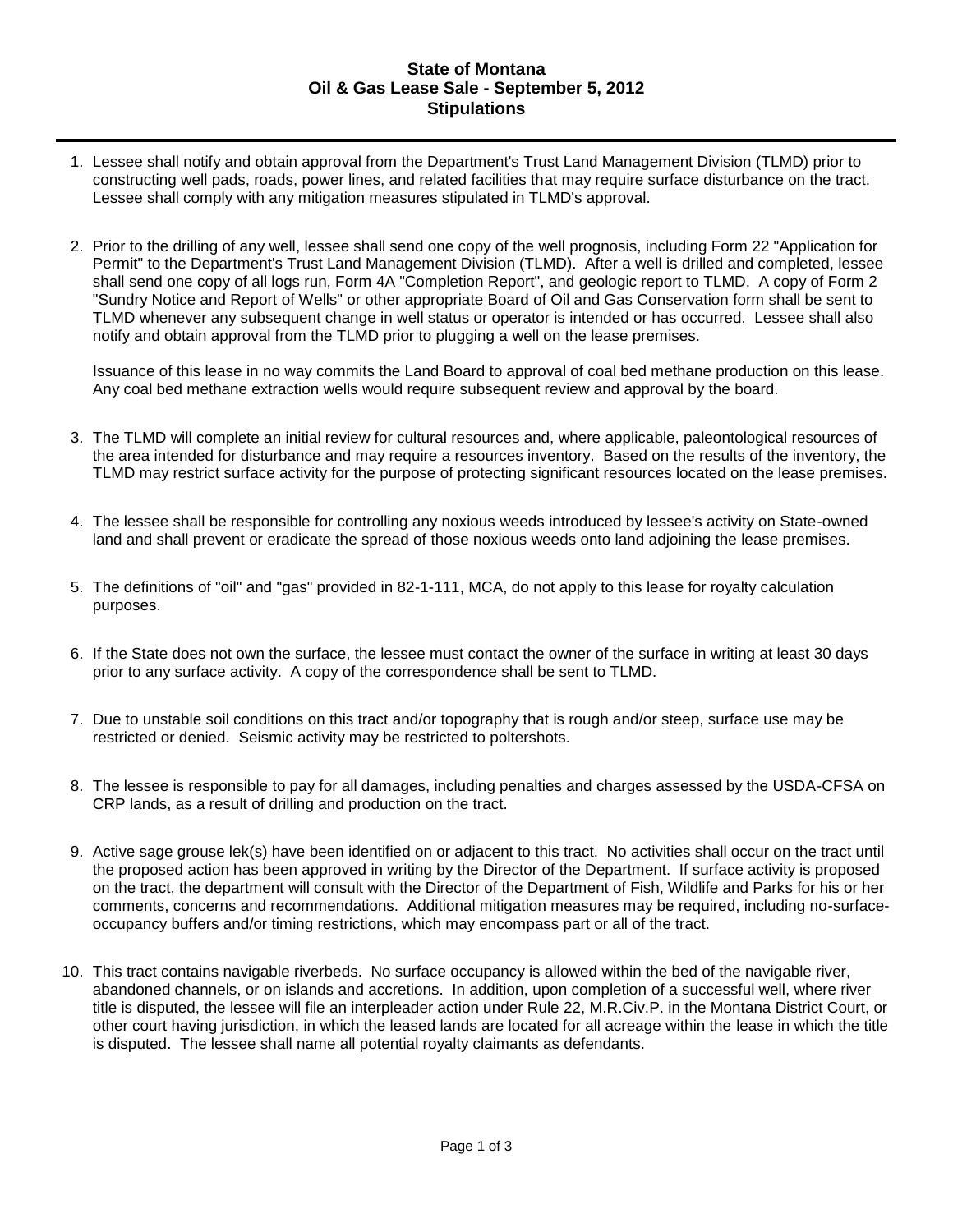- 11. If the lessee completes a successful oil and/or gas well, and if land title is disputed, the lessee shall fund professional land surveys as needed to determine the location and acreage encompassed by the spacing and/or pooling unit and the state lease acreage within that unit. Surveys shall be conducted by a licensed land surveyor acceptable to the Department, and shall be prepared pursuant to survey requirements provided by the Department.
- 12. This lease is located near the Rocky Mountain Front and includes areas that are environmentally sensitive. Therefore, except as otherwise provided below, the lessee shall not conduct any surface operations on the lease premises. If the lessee determines that surface operation on the lease premises may be required, the lessee shall submit a proposed Operating Plan or Amendment to an existing Operating Plan to the State Board of Land Commissioners describing in detail the proposed operations. No surface activities shall occur on the lease premises unless and until the Operating Plan or Amendment is approved by the Board. In determining whether to approve the proposed Operating Plan or Amendment, the following provisions shall apply:

1) If the lessee proposes an activity that does not entail any significant surface disturbance, the Board may approve the same after completion of the appropriate environmental review in accordance with the Montana Environmental Policy Act (MEPA) and an opportunity for public comment on the proposed activity has been provided.

2) Before the Board approves any proposed activity on the lease premises that entails a significant surface disturbance, an environmental impact statement (EIS) shall be completed in accordance with MEPA. The EIS shall analyze the potential impacts of alternative and future potential levels of oil and gas development and extraction on an ecosystem scale as the ecosystem is defined by the "Limits of Acceptable Change - Bob Marshall Wilderness Complex" adopted by the Montana Department of Fish, Wildlife and Parks in December 1991. The analysis shall consider all relevant information, which may include, but is not limited to, existing environmental reviews and management plans. Public involvement in the environmental review process shall be actively solicited by the preparer of the environmental review document and shall include, at minimum, adequately noticed public meetings in at least three communities including Great Falls and Helena.

3) The proposed surface activity shall adhere to the "Interagency Rocky Mountain Front, Wildlife Monitoring/Evaluation Program, Management Guidelines for Selected Species" adopted by the Montana Department of Fish, Wildlife and Parks in September 1987, or any successor guidelines thereto.

4) The Board may refuse to approve any proposed surface operations if it determines that they do not constitute the best use of trust resources or are not in the best interest of the State of Montana.

13. This lease is located within the Rocky Mountain Front area established under federal legislation removing mineral leasing and development on federal fee title lands, and federal minerals and has been identified as environmentally sensitive. The Rocky Mountain Front area is a crucial fish or wildlife area or corridor; has FWP owned surface rights; has an existing or is in the process of having conservation easements established and has important recreational value to the citizens of Montana. Therefore, except as otherwise provided below, the lessee shall not conduct any surface operations on the lease premises. If the lessee determines that surface operation on the lease premises may be required, the lessee shall submit a proposed Operating Plan or Amendment to an existing Operating Plan to the State Board of Land Commissioners and notify the Director of Fish, Wildlife and Parks describing in detail the proposed operations. No surface activities shall occur on the lease premises unless and until the Operating Plan or Amendment is approved by the Board. In determining whether to approve the proposed Operating Plan or Amendment, the following provisions shall apply:

1) If the lessee proposes an activity that does not entail any significant surface disturbance (not in excess of 1 well pad/640 acres), the Board may approve the same after completion of the appropriate environmental review in accordance with the Montana Environmental Policy Act (MEPA). As part of the MEPA process, DNRC will provide for an on-the-ground consultation with FWP, and an opportunity for public comment on the proposed activity. Public involvement in the environmental review process shall be actively solicited by the preparer of the environmental review document and shall include, at minimum, adequately noticed public meetings in three major daily publications including Missoula, Great Falls and Helena; legal notices to those non-daily papers in the affected counties, and detailed notification of landowners who own the surface rights, or directly adjacent rights, who would be impacted by development.